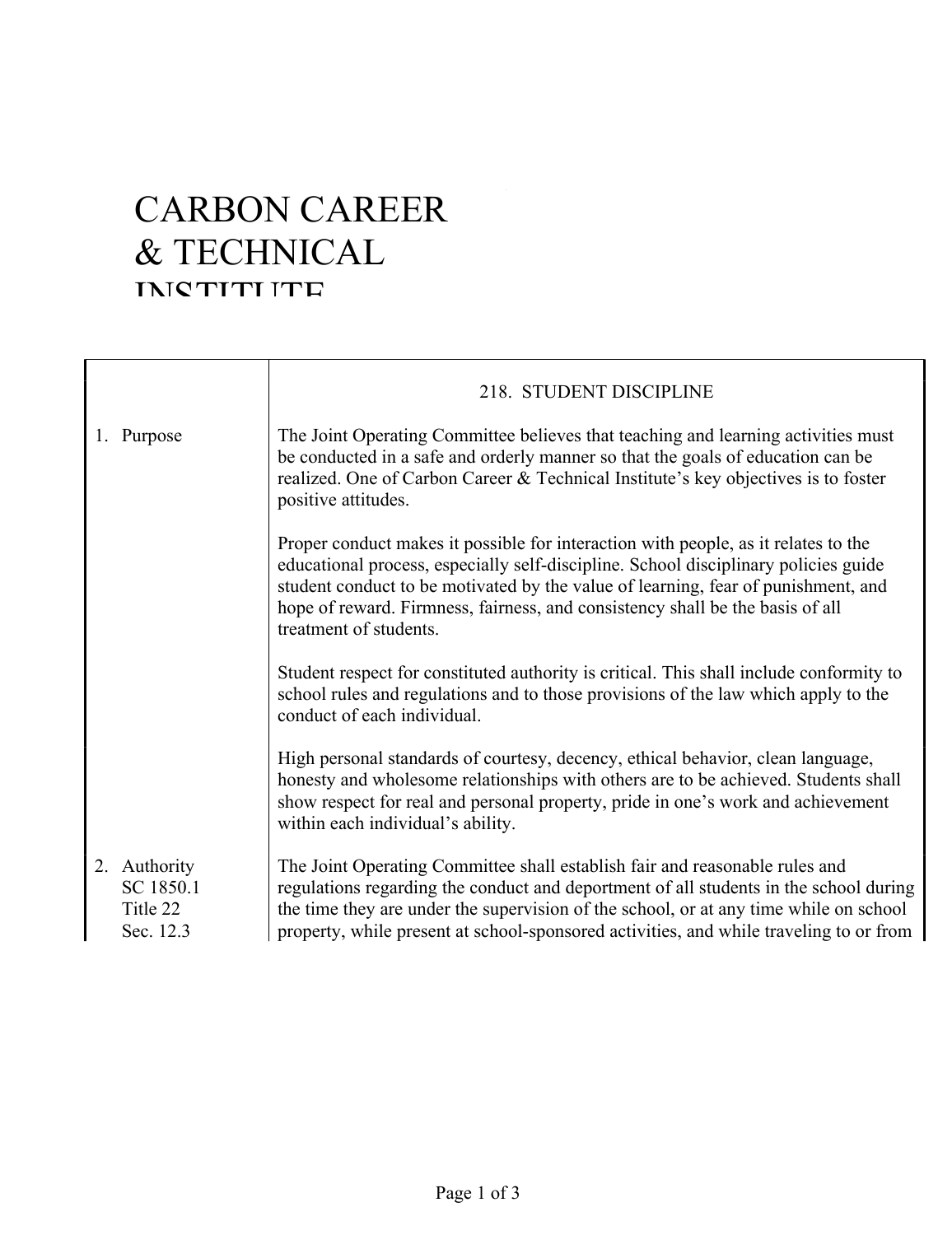## 218. STUDENT DISCIPLINE - Pg. 2

|    |                        | school and school-sponsored activities.                                                                                                                                                                                                                                   |
|----|------------------------|---------------------------------------------------------------------------------------------------------------------------------------------------------------------------------------------------------------------------------------------------------------------------|
|    | Title 22<br>Sec. 12.3  | The Joint Operating Committee shall adopt a Code of Student Conduct to govern<br>student behavior.                                                                                                                                                                        |
|    | Title 22<br>Sec. 12.2  | Each student must adhere to Joint Operating Committee policies and the Code of<br>Student Conduct governing school discipline.                                                                                                                                            |
|    |                        | <b>Off-Campus Activities</b><br>This policy shall also apply to student conduct that occurs off school property and                                                                                                                                                       |
|    |                        | would violate the Code of Student Conduct if:                                                                                                                                                                                                                             |
|    |                        | 1. There is a connection between the proximity or timing of the conduct in relation<br>to the student's attendance at school or school-sponsored activities.                                                                                                              |
|    | Pol. 122               | The student is a member of an extracurricular activity and has been notified that<br>particular off-campus conduct could result in exclusion from such activities.                                                                                                        |
|    |                        | 3. Student expression or conduct materially and substantially disrupts the<br>operations of the school, or the administration reasonably anticipates that the<br>expression or conduct is likely to materially and substantially disrupt the<br>operations of the school. |
|    |                        | The conduct has a direct connection to attendance at school or a school-<br>4.<br>sponsored activity, such as an agreement to complete a transaction outside of<br>school that would violate the Code of Student Conduct.                                                 |
|    |                        | 5. The conduct involves the theft or vandalism of school property.                                                                                                                                                                                                        |
| 3. | Guidelines<br>Pol. 233 | Any student disciplined by an employee shall have the right to notice of the<br>infraction.                                                                                                                                                                               |
|    |                        | When a violation of the Code of Student Conduct involves student expression, Joint<br>Operating Committeepolicy shall be followed.                                                                                                                                        |
|    |                        | Suspensions and expulsions shall be carried out in accordance with Joint Operating<br>Committeepolicy.                                                                                                                                                                    |
|    |                        | <b>Corporal Punishment</b>                                                                                                                                                                                                                                                |
|    |                        | The Joint Operating Committee prohibits the use of corporal punishment as a form<br>of discipline for students in the school.                                                                                                                                             |